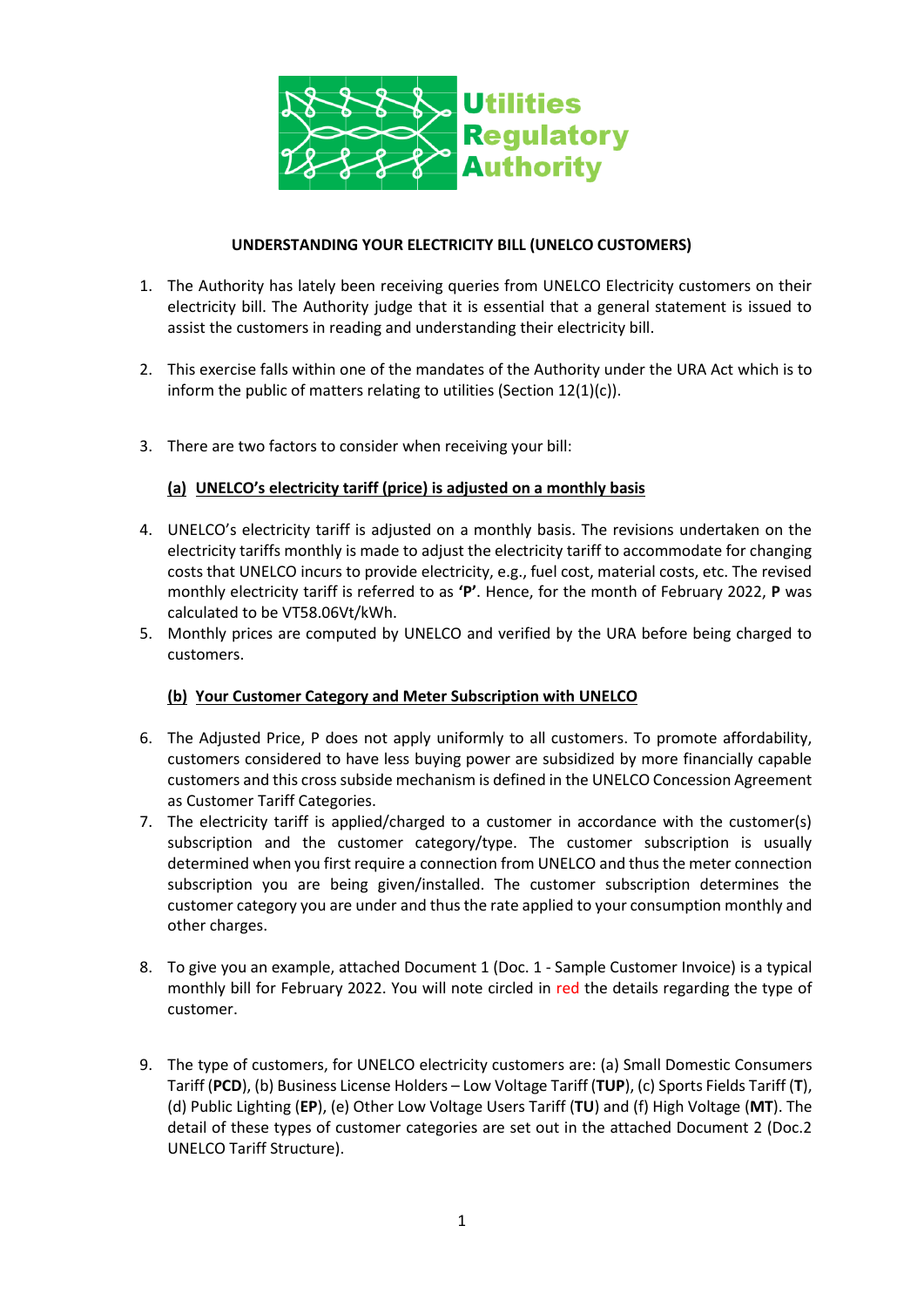- 10. The above is known as the Tariff Structures and is defined in the Concession Contract signed between the Vanuatu Government and UNELCO.
- 11. For the current example (see Doc. 1 Sample Customer Invoice) we have a Other Low Voltage Users Tariff (**'TU'**) and the customer subscription is **3.30 kVA**.
- 12. Based on the type of customer category **(TU)** and the subscription policy, the monthly revised electricity price is computed to derive the price to be charge to the customer.
- 13. A fixed charge is also charged to the customer depending on the customer type and meter subscription measured in kilo Volt Amperes (kVA), per the attached is **3.30 kVA**.
- 14. So, per the tariff structure, for a **TU** customer the revised price **'P'** is multiplied by the coefficient 1.21 to get the rate per unit of electricity to charge the customer for total electricity consumed for the invoiced month, that is **1.21 x P x kWh consumption**.
- 15. Additionally, customers under the **TU** customer category pay a fixed charge based on their electricity meter subscription – that is the **5 x P x 3.30 kVA**. These are all detailed in the 'UNELCO Tariff Structure' (see Doc.2 UNELCO Tariff Structure) circled in blue.
- 16. Based on invoice above for this TU customer, the customer consumption of 214 kWh, subscription of 3.30 kVA. The February 2022 revised price (adjusted tariff) is 58.06 Vt/kWh. The customer bill is therefore computed as follows (circled green in Sample Customer Invoice).
- 17. **Consumption Rate:** 1.21 x 58.06 = **70. 25 Vt/kWh** (this rate will usually slightly differ (over/under) from rate used in invoices depending on how long the last monthly revised price **P** remains effective and when the newly revised price P is entered into UNELCO's billing system and customers billing period e.g., in the attached sample invoice, it is 70.06 Vt/kWh.).
- 18. **Fixed Charge Rate:** 5 x 58.06 = **290.30 Vt/kVA** (this is not affected per the above as it is a spot rate taken to computed rate per kVA when bill is computed).
- 19. Once the **Consumption Rate** is determined it is multiplied by the number of kWh consumed by the customer. In the current example (See Doc.1) the rate is **70.06 VT/kWh x 214 (kWh) = 14,993 VT.**
- 20. Similarly, the **Fixed Charge Rate** is multiplied with the customer subscription which is 3.30 kVA to get the total of fixed charged to be paid. In this example **290.30 VT/kVA x 3.30 kVA = 958 VT**.
- 21. Finally, adding the Consumption and Fixed Charge together will give the customer the electricity bill to be paid: **958 VT + 14,993 VT = 15,951 VT (Tax excluded)**.
- 22. We hope the above is of some assistance to you in understanding your electricity bill.